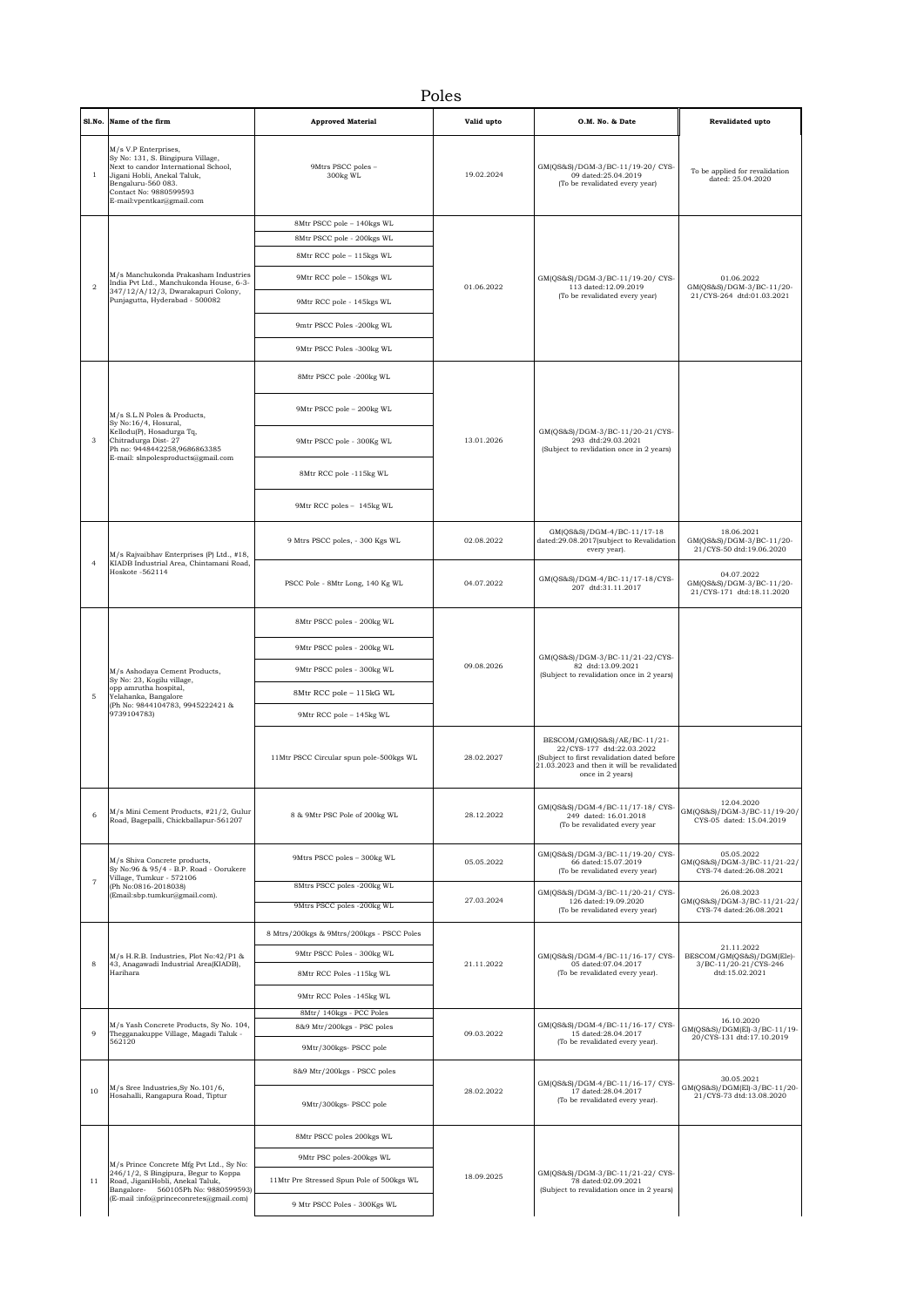|    | M/s Shri Ganesh Enterprises, No:39/2,                                                                                                                                                                                                                                            | 9Mtr RCC Pole - 145kG WL                                   | 03.07.2022               | GM(QS&S)/DGM-4/BC-11/16-17/CYS-<br>91 dated05.08.2017<br>(To be revalidated every year)             |                                                                         |
|----|----------------------------------------------------------------------------------------------------------------------------------------------------------------------------------------------------------------------------------------------------------------------------------|------------------------------------------------------------|--------------------------|-----------------------------------------------------------------------------------------------------|-------------------------------------------------------------------------|
|    |                                                                                                                                                                                                                                                                                  | 8Mtr - PSCC poles -200 kg WL                               |                          |                                                                                                     | 14.08.2021                                                              |
| 12 | Hotteganahalli, Kenchanahalli Post,<br>Harihara Taluk, Davangere District<br>(Ph No: 9449838833)(E-                                                                                                                                                                              | 9Mtrs PSCC Poles - 200 Kg WL                               |                          |                                                                                                     | GM(QS&S)/DGM-4/BC-11/20-21/<br>CYS-85 dated:17.08.2020                  |
|    | mail:nprasadsps@gmail.com)                                                                                                                                                                                                                                                       | 9Mtrs-PSCC poles -300kg WL                                 |                          |                                                                                                     |                                                                         |
|    | M/s PKS Prestressed Concrete Products,<br>Survey No: 265/P1, Doddabathi, P. B.<br>Road, Davangere -577016                                                                                                                                                                        | 8Mtr - PSC poles -200 kg WL                                |                          | GM(QS&S)/DGM-4/BC-11/17-18/ CYS-<br>154 dated 03.10.2017<br>(To be revalidated every year)          |                                                                         |
| 13 |                                                                                                                                                                                                                                                                                  | 9Mtrs PSC Poles - 200 Kg WL                                | 03.10.2022               |                                                                                                     | 02.05.2020<br>GM(QS&S)/DGM(Ele)/BC-11/19-                               |
|    |                                                                                                                                                                                                                                                                                  | 9Mtrs-PSCC poles -300kg WL                                 |                          |                                                                                                     | 20/CYS-21 dtd:03.05.2019                                                |
|    |                                                                                                                                                                                                                                                                                  |                                                            | 20.01.2023<br>17.06.2024 | GM(QS&S)/DGM-4/BC-11/17-18/CYS-<br>280 dated: 01.03.2018<br>(To be revalidated every year           |                                                                         |
|    | M/s K.V.T Industries, No: 134/B, 3rd<br>stage, Mundargi Industrial Area, KIADB,<br>Bellary- 583101                                                                                                                                                                               | 9Mtr PSCC Pole of 300kgs Working Load                      |                          |                                                                                                     | 20.01.2023<br>GM(QS&S)/DGM-3/BC-11/20-21/<br>CYS-258 dated: 24.02.2021  |
| 14 |                                                                                                                                                                                                                                                                                  |                                                            |                          |                                                                                                     |                                                                         |
|    |                                                                                                                                                                                                                                                                                  | 8Mtrs PSCC poles -200kg WL<br>9Mtrs PSCC poles - 200kg WL  |                          | GM(QS&S)/DGM-3/BC-11/19-20/ CYS-<br>78 dated:25.07.2019<br>(To be revalidated every year)           | 18.02.2023<br>GM(QS&S)/DGM-3/BC-11/20-21/<br>CYS-258 dated: 24.02.2021  |
|    |                                                                                                                                                                                                                                                                                  | 8Mtrs PSCC poles -140kg WL                                 |                          |                                                                                                     |                                                                         |
|    |                                                                                                                                                                                                                                                                                  | 8Mtrs PSCC poles -200kg WL                                 | 09.10.2022               | GM(QS&S)/DGM-4/BC-11/17-18/CYS-<br>201 dated: 25.11.2017<br>(To be revalidated every year)          | 30.05.2021<br>GM(QS&S)/DGM-3/BC-11/20-<br>21/CYS-74 dtd:13.08.2020      |
| 15 | M/s Prakash Spun Pipe Manufactures,<br>#418/324, Near N.H-4, Bypass, P. B.<br>Road, Avaragere Vilage, Davangere -                                                                                                                                                                | 9Mtrs PSCC poles - 200kg WL                                |                          |                                                                                                     |                                                                         |
|    | 577003<br>(Ph No:9449865555/944865556)                                                                                                                                                                                                                                           | 9Mtrs-PSCC poles -300kg WL                                 |                          |                                                                                                     |                                                                         |
|    |                                                                                                                                                                                                                                                                                  | 8Mtrs/200kg WL - PSCC poles                                |                          | GM(QS&S)/DGM-4/BC-11/17-18/CYS-                                                                     | 25.09.2022<br>GM(QS&S)/DGM-3/BC-11/21-22/<br>CYS-89 dated: 23.09.2021   |
|    | M/s Sri Datta Sai Cement Products, S.R.                                                                                                                                                                                                                                          | 9Mtrs/200kg WL - PSCC poles                                | 25.09.2022               | 260 dated: 27.01.2018<br>(To be revalidated every year)                                             |                                                                         |
| 16 | No.19, Basinepally (V), Gooty Mandal,<br>Ananthpur District, Andhra Pradesh-                                                                                                                                                                                                     | 11Mtrs/365kg WL-PSCC poles                                 |                          |                                                                                                     |                                                                         |
|    | 515402                                                                                                                                                                                                                                                                           | 9Mtr PSCC Pole of 300kgs Working Load                      | 28.06.2022               | GM(QS&S)/DGM-4/BC-11/17-18/CYS-<br>279 dated: 27.02.2018<br>(To be revalidated every year)          | 28.06.2022<br>GM(QS&S)/DGM-3/BC-11/21-22/<br>CYS-89 dated: 23.09.2021   |
|    |                                                                                                                                                                                                                                                                                  | 8Mtr PSCC pole - 200kg WL                                  |                          |                                                                                                     |                                                                         |
|    |                                                                                                                                                                                                                                                                                  | 9Mtr PSCC pole - 200kg WL                                  |                          | GM(QS&S)/DGM-4/BC-11/17-18/ CYS-<br>314 dated: 27.03.2018<br>(To be revalidated every year          |                                                                         |
| 17 | M/s Geetha Concrete poles, No.186,<br>Mahadeva Kodigenahalli (Gopalapura),<br>Bagalur post, Jalahobli, Bangalore-562                                                                                                                                                             | 9Mtr PSCC pole -300kg WL                                   | 21.03.2023               |                                                                                                     | 21.03.2023<br>GM(QS&S)/DGM-3/BC-11/20-21<br>/ CYS-274 dated: 04.03.2021 |
|    | 149                                                                                                                                                                                                                                                                              | 8Mtr RCC pole - 115kg WL                                   |                          |                                                                                                     |                                                                         |
|    |                                                                                                                                                                                                                                                                                  | 9Mtr RCC pole - 145kg WL                                   |                          |                                                                                                     |                                                                         |
|    |                                                                                                                                                                                                                                                                                  | 8 & 9Mtr PSCC Pole – 200kgs Working Load                   | 30.06.2023               | GM(QS&S)/DGM-3/BC-11/18-19/CYS-<br>171 dated:19.01.2019<br>(To be revalidated every year)           | 30.06.2023                                                              |
| 18 | M/s Maruthi Cement Udyog, KIADB, Plot<br>No: 49, II phase, Antrasanahalli, Tumkur                                                                                                                                                                                                | 9Mtr PSCC poles - 300kgs Working Load                      |                          |                                                                                                     | GM(QS&S)/DGM-3/BC-11/21-<br>22/CYS-42 dtd:19.07.2021                    |
|    | M/s Krishna Concrete products,                                                                                                                                                                                                                                                   | 9Mtrs PSCC(PSC) poles - 200kg WL                           |                          | GM(QS&S)/DGM-3/BC-11/18-19/CYS-<br>195 dated:14.02.2019<br>(To be revalidated every year)           |                                                                         |
| 19 | No.78, Hosur Road, Malur,<br>Kolar<br>Dist - 563130<br>Contact No: 9901654251/9880283515<br>Email: kcpmalur@gmail.com                                                                                                                                                            | 9Mtrs PSCC poles -300kg WL                                 | 27.08.2023               |                                                                                                     |                                                                         |
|    |                                                                                                                                                                                                                                                                                  | 8Mtrs PSCC poles - 200kg WL                                | 29.08.2023               | GM(QS&S)/DGM-3/BC-11/18-19/CYS-<br>192 dated:12.02.2019<br>(To be revalidated every year)           |                                                                         |
|    | M/s Maruthi Concrete Products, Sy                                                                                                                                                                                                                                                | 9Mtrs PSCC poles - 200kg WL                                |                          |                                                                                                     | 29.08.2023<br>GM(QS&S)/DGM-3/BC-11/21-<br>22/CYS-19 dtd:09.06.2021      |
|    |                                                                                                                                                                                                                                                                                  | 8Mtrs PCC poles - 140kg WL                                 |                          |                                                                                                     |                                                                         |
| 20 | No.131, Yediyur, Mahadeva Kodegehalli<br>Road, Bagalur post, Baglur -562149-                                                                                                                                                                                                     |                                                            |                          |                                                                                                     |                                                                         |
|    | 562149                                                                                                                                                                                                                                                                           | 9Mtrs PSCC poles -300kg WL                                 |                          |                                                                                                     |                                                                         |
|    |                                                                                                                                                                                                                                                                                  | 11Mtr PSC Circular spun pole - 500kgs WL                   |                          | GM(QS&S)/DGM-3/BC-11/20-21/ CYS-                                                                    |                                                                         |
|    |                                                                                                                                                                                                                                                                                  | 9Mtr RCC poles - 145kg WL                                  | 29.08.2023               | 38 dated:05.06.2020<br>(To be revalidated every year)                                               |                                                                         |
|    | M/s Akshaya Cement Products,<br>Bhadrapura, Kunigal Road, Solur Hobli,<br>Magadi Taluk, Ramanagara (Ph No: 080-<br>22281199, 7022654826)                                                                                                                                         | 8Mtrs PSCC Poles - 200kg WL                                | 22.06.2025               | GM(QS&S)/DGM-3/BC-11/21-22/CYS-<br>27 dated:28.06.2021<br>(Subject to Revalidation once in 2 years) |                                                                         |
|    |                                                                                                                                                                                                                                                                                  | 9Mtrs PSCC Poles - 200kg WL<br>8Mtr RCC pole - 115kG WL    |                          |                                                                                                     |                                                                         |
| 21 |                                                                                                                                                                                                                                                                                  | 9Mtr RCC pole - 145kgs WL                                  |                          |                                                                                                     |                                                                         |
|    |                                                                                                                                                                                                                                                                                  | 9Mtrs PSCC poles -300kg WL                                 | 21.06.2026               |                                                                                                     |                                                                         |
|    |                                                                                                                                                                                                                                                                                  | 11Mtr PSCC pole - 365kG WL                                 |                          |                                                                                                     |                                                                         |
| 22 | M/s Jvothi Electricals.<br>Post Box.300,<br>Jyohi Buliding, Maidan Road,<br>Mangalore - 575001.<br>Factory Unit: Amanikere Village, Kora<br>Hobli, Kora, Tumkur.<br>Contact No: 2440590/2425662                                                                                  | 8 & 9Mtrs PSCC Poles - 200kg WL                            | 05.01.2024               | GM(QS&S)/DGM-3/BC-11/18-19/CYS-<br>217 dated:23.03.2019<br>(To be revalidated every year)           |                                                                         |
|    | M/s HBL Power Systems Limited,<br>Registered Office: Road No:10, Banjara<br>Hills, Hyderabad - 500034<br>Factory Unit:<br>Kanaparru - Village, Nadendla - Mandal,<br>Guntur - District<br>Contact No: 91-40-23355575, 23355085<br>Mobile No:8096967933<br>E-mail:contact@hbl.com | 12.5Mtr PSCC circular spun pole -350kgs WL                 |                          | GM(QS&S)/DGM-3/BC-11/<br>19-20/ CYS-102 dated:28.08.2019<br>(To be revalidated every year)          |                                                                         |
|    |                                                                                                                                                                                                                                                                                  | 13Mtr PSCC circular spun pole -500kgs WL                   |                          |                                                                                                     | 15.12.2023<br>GM(QS&S)/AE/BC-11/                                        |
|    |                                                                                                                                                                                                                                                                                  |                                                            | 22.07.2024               |                                                                                                     | 21-22/ CYS-135 dated:<br>15.12.2021                                     |
| 23 |                                                                                                                                                                                                                                                                                  | 15Mtr PSCC circular spun pole -500kgs WL                   |                          |                                                                                                     |                                                                         |
|    |                                                                                                                                                                                                                                                                                  | Pre - Stressed Tubular Spun Pole 11 Mtr Long -<br>500Kg WL | 02.09.2025               | GM(QS&S)/AE/BC-11/<br>21-22/ CYS-135 dated: 15.12.2021<br>(Subject to revalidation once in 2 years) |                                                                         |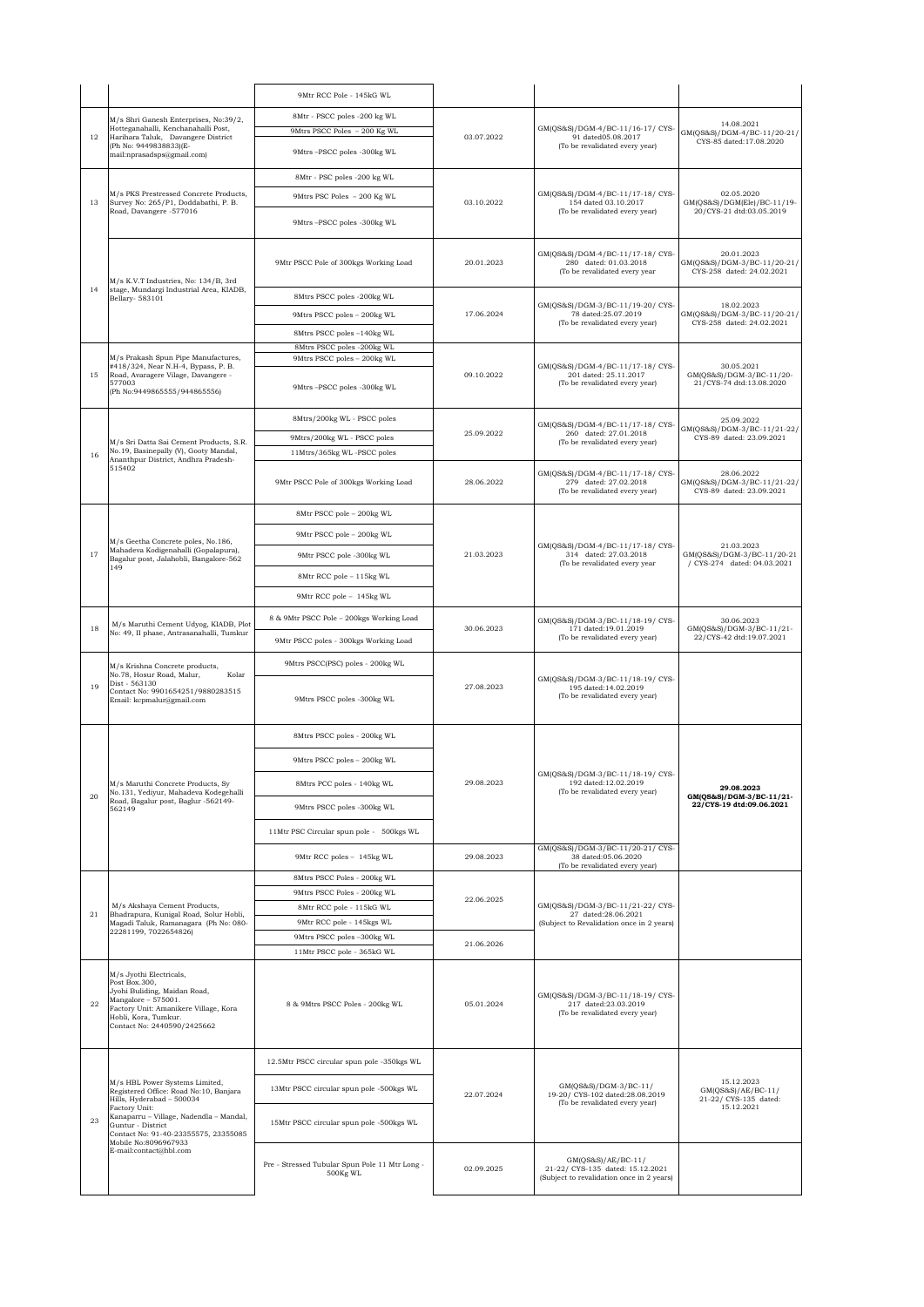|    | M/s Umashankar Industries, Sy No:12/1,<br>Near Budagumpa Cross, Sultanpur Village<br>Tq./Dist. Koppal - 583231 (Ph No:<br>9916062580, 7899311022)<br>(E-mail:uisnd2015@gmail.com)                                                                                 | 8mtr PSCC Poles -200kg WL                                 | 05.07.2022 | GM(QS&S)/DGM-3/BC-11/<br>19-20 / CYS-92 dated: 05.08.2017<br>(To be revalidated every year)                                                                   | 05.07.2022<br>GM(QS&S)/DGM-3/BC-11/<br>20-21 / CYS-233 dated:<br>28.01.2021 |
|----|-------------------------------------------------------------------------------------------------------------------------------------------------------------------------------------------------------------------------------------------------------------------|-----------------------------------------------------------|------------|---------------------------------------------------------------------------------------------------------------------------------------------------------------|-----------------------------------------------------------------------------|
| 24 |                                                                                                                                                                                                                                                                   | 9mtr PSCC Poles -200kg WL                                 |            |                                                                                                                                                               |                                                                             |
|    |                                                                                                                                                                                                                                                                   | 9Mtr PSCC Poles -300kg WL                                 |            |                                                                                                                                                               |                                                                             |
|    |                                                                                                                                                                                                                                                                   | 8Mtr & 9Mtr PSCC poles - 200kg WL                         |            |                                                                                                                                                               |                                                                             |
|    | M/s AMBA Industries,<br>Sy No.101/6, Hosahalli, Rangapura Road,                                                                                                                                                                                                   | 8Mtr PSCC poles 140kg WL                                  |            | GM(QS&S)/DGM-3/BC-11/                                                                                                                                         | 10.12.2020<br>GM(QS&S)/DGM-3/BC-11/                                         |
| 25 | Tiptur<br>Mob No:9686551107/08, 9591813727                                                                                                                                                                                                                        |                                                           | 09.03.2022 | 17-18 / CYS-14 dated: 28.04.2017                                                                                                                              | 19-20 / CYS-166 dated:<br>10.12.2019                                        |
|    | E-mail: ambindutries.net@gmail.com                                                                                                                                                                                                                                | 9Mtr PSCC poles - 300kg WL                                |            |                                                                                                                                                               | (To be revalidated every year)                                              |
| 26 | M/s Ferrocements Pre Fab Pvt Ltd, Regd<br>Office: No187, Ground Floor, Link Road,<br>Malleswaram, Bangalore (Factory<br>Unit: 14/C, Attibele Industrial Area, Hosur<br>Road, Bangalore)<br>Ph No:9611133595<br>E-mail:ferocem@yahoo.com)                          | 11 Mtr PSCC Spun Concrete Pole<br>(500kg LW)              | 28.03.2022 | GM(QS&S)/DGM-3/BC-11/15-16/CYS-<br>32 dated:07.06.2016(Subject to<br>Revalidaion every year)                                                                  | 23.12.2022<br>GM(QS&S)/DGM-3/BC-11/<br>20-21 / CYS-198 dtd:23.12.2020       |
|    | M/s Shaakya Industries,<br>Plot No:91, Vasanthanarashapura KIADB                                                                                                                                                                                                  | 8Mtrs PSCC poles -200kg WL                                | 09.10.2024 | GM(QS&S)/DGM-3/BC-11/<br>19-20 / CYS-184 dtd:31.12.2019<br>(Subject to Revalidaion every year)                                                                | 02.02.2023<br>GM(QS&S)/DGM-3/BC-11/20-<br>21/CYS-235 dtd:02.02.2021         |
|    |                                                                                                                                                                                                                                                                   | 9Mtrs PSCC poles - 200kg WL                               |            |                                                                                                                                                               |                                                                             |
| 27 | Industrial Area.<br>2nd Phase, Tumakuru<br>Contact No:                                                                                                                                                                                                            | 9Mtrs PSCC poles -300kg WL                                |            |                                                                                                                                                               |                                                                             |
|    | 9538058855/080-23395777<br>E-mail:saru.parsi@gmail.com                                                                                                                                                                                                            | 8Mtr RCC pole - 115Kg WL                                  |            | BESCOM/GM(QS&S)/AE/BC-11/21-                                                                                                                                  |                                                                             |
|    |                                                                                                                                                                                                                                                                   | 9Mtr RCC pole - 145kg WL                                  | 09.10.2024 | 22/CYS-166 dtd:21.02.2022<br>(Subject to revalidation once in 2 years)                                                                                        |                                                                             |
|    |                                                                                                                                                                                                                                                                   |                                                           |            |                                                                                                                                                               |                                                                             |
|    | M/s Suman Concrte Products, M.Pais<br>Building, Miadan Road, Mangalore -<br>575001(Factory Unit: Kurubarahalli                                                                                                                                                    | 8 & 9Mtr PSCC Pole - 200kgs Working Load                  | 08.11.2023 | GM(Q,S&S)/DGM-3/BC-11/18-19/Cys-<br>160 dated:28.12.2018 &<br>GM(Q,S&S)/DGM-3/BC-11/18-19/Cys-<br>151 dated:14.12.2018<br>(Subject to Revalidaion every year) | 20.04.2021                                                                  |
| 28 | Village, Ramanagar - 571511)<br>Ph No:2443903,<br>E-mail: info@roopacorporation.com)                                                                                                                                                                              | 9Mtr PSCC poles - 300kgs Working Load                     |            |                                                                                                                                                               | GM(QS&S)/DGM-3/BC-11/<br>20-21 / CYS-22 dtd:27.05.2020                      |
|    |                                                                                                                                                                                                                                                                   | 11Mtr Pre Stressed Spun Pole of 500kgs WL                 |            |                                                                                                                                                               |                                                                             |
|    | M/s Roopa Engineering Corporation,<br>Jyothi Building, Maidan Road, Mangalore                                                                                                                                                                                     | 8Mtrs PSCC poles -200kg WL                                |            | GM(QS&S)/DGM-3/BC-11/<br>20-21 / CYS-41 dtd:18.06.2020<br>(Subject to Revalidaion every year)                                                                 |                                                                             |
| 29 | $-575001$<br>Contact No: 0824-242676<br>E-mail: roopacorporation@yahoo.com                                                                                                                                                                                        | 9Mtrs PSCC poles - 200kg WL                               | 24.06.2024 |                                                                                                                                                               |                                                                             |
|    |                                                                                                                                                                                                                                                                   | 9Mtrs PSCC poles -300kg WL                                |            |                                                                                                                                                               |                                                                             |
|    |                                                                                                                                                                                                                                                                   | 8Mtr PSCC pole -200kg WL                                  |            |                                                                                                                                                               |                                                                             |
|    | M/s Chamundeshwari concrete products,<br>#285/1, Yelahanka bagalur Road,<br>Bagalur, Jala Hobli,<br>Bangalore-562149.<br>(Ph no:9141391919,<br>(E mail:chamundeshvari@gmail.com)                                                                                  | 9Mtr PSCC pole - 200kg WL                                 | 04.03.2023 | GM(QS&S)/DGM-3/BC-11/<br>20-21 / CYS-59 dtd:17.07.2020<br>(Subject to Revalidaion every year)                                                                 |                                                                             |
| 30 |                                                                                                                                                                                                                                                                   | 9Mtr PSCC pole - 300Kg WL                                 |            |                                                                                                                                                               | 04.03.2023<br>GM(QS&S)/DGM-3/BC-11/<br>20-21 / CYS-277 dtd:04.03.2021       |
|    |                                                                                                                                                                                                                                                                   | 8Mtr RCC pole -115kg WL                                   |            |                                                                                                                                                               |                                                                             |
|    |                                                                                                                                                                                                                                                                   | 9Mtr RCC poles - 145kg WL                                 |            |                                                                                                                                                               |                                                                             |
|    | M/s Nandhi Concrete Products, Opp.<br>Gante Basavanna temple, N.H 206,                                                                                                                                                                                            | 8 & 9Mtr PSCC Poles - 200kgs Working Load                 |            | GM(QS&S)/DGM-3/BC-11/<br>18-19 / CYS-57 dtd:25.06.2018<br>(Subject to Revalidaion every year)                                                                 | 14.08.2021<br>GM(QS&S)/DGM(El)-3/BC-11/20-<br>21/CYS-84 dtd:17.08.2020      |
| 31 | Mudigere, Gubbi Tq, Tumkur Dist.<br>(Ph No: 8971113511, 9900818484) (E-<br>mail: nandhi.products@gmail.com)                                                                                                                                                       | 9Mtr PSCC poles - 300kgs Working Load                     | 05.05.2023 |                                                                                                                                                               |                                                                             |
|    | M/s SMK Concrete Industries, No 77,<br>Srinivasapura Grama, Thorebyrasandra<br>Post, Jogipalya, Nelamangala, Bengaluru -<br>562123 (Ph No:<br>9343712298,9945280176, 9986449988 &<br>8050796001)                                                                  | 8Mtrs PSCC poles -200kg WL                                | 03.04.2025 | GM(QS&S)/DGM(El)-3/BC-11/20-<br>21/CYS-87 dtd:17.08.2020/19.08.2020<br>(Subject to Revalidaion every year)                                                    |                                                                             |
| 32 |                                                                                                                                                                                                                                                                   | 9Mtrs PSCC poles - 200kg WL                               |            |                                                                                                                                                               |                                                                             |
|    |                                                                                                                                                                                                                                                                   | 9Mtr RCC poles - 145kgs WL                                |            |                                                                                                                                                               |                                                                             |
| 33 | M/s Shri Lakshmi Gowri Concrete<br>Products,<br>Site No.116/1, N.H. 206, Islampura Gate<br>Near HP Petrol Bunk, Gubbi Tq, Tumkur<br>Dist. Karnataka, 572126<br>(Ph No: 8971113511, 9535034444)                                                                    | 8 & 9Mtr PSCC Poles - 200kgs Working Load                 | 20.06.2025 | GM(QS&S)/DGM(El)-3/BC-11/20-<br>21/CYS-97 dtd:28.08.2020<br>(Subject to Revalidaion every year)                                                               |                                                                             |
|    |                                                                                                                                                                                                                                                                   | 9Mtr PSCC poles - 300kgs Working Load                     |            |                                                                                                                                                               |                                                                             |
|    | M/s Vishava Concrete Products,<br>Bhadrapura, Kunigal Road,<br>Solur Hobli, Magadi Taluk,<br>Bangalore Rural Dist<br>Ph No:080-42072889, 7022654826                                                                                                               | 8Mtrs PSCC poles -200kg WL                                | 22.06.2025 | GM(QS&S)/DGM(El)-3/BC-11/20-<br>21/CYS-100 dtd:01.09.2020<br>(Subject to Revalidaion every year)                                                              |                                                                             |
| 34 |                                                                                                                                                                                                                                                                   | 9Mtrs PSCC poles - 200kg WL                               |            |                                                                                                                                                               |                                                                             |
|    |                                                                                                                                                                                                                                                                   | 8Mtr RCC pole -115kg WL                                   | 21.04.2025 | GM(QS&S)/DGM(El)-3/BC-11/20-<br>21/CYS-07 dtd:21.04.2021                                                                                                      |                                                                             |
|    |                                                                                                                                                                                                                                                                   | 9Mtr RCC pole - 145kg WL<br>8Mtrs PSCC poles -200kg WL    |            | (Subject to revalidation once in 2 years)                                                                                                                     |                                                                             |
|    | M/s Srinivasa Concrete Products, Jagalur<br>Road, Alur Village, Davangere.                                                                                                                                                                                        | 9Mtrs PSCC poles - 200kg WL<br>9Mtrs-PSCC poles -300kg WL | 20.03.2023 | GM(QS&S)/DGM(El)-4/BC-11/17-<br>18/CYS-316 dtd: 27.03.2018<br>(Subject to Revalidaion every year)<br>GM(QS&S)/DGM(El)-3/BC-11/17-                             | 20.03.2023                                                                  |
| 35 | (Ph No: 9448213045, 8553502125) (E-<br>mail: Sri Srinivasa                                                                                                                                                                                                        | 11Mtr PSCC Circular spun pole-500kgs WL                   |            |                                                                                                                                                               | BESCOM/GM(QS&S)/AE/BC-<br>11/21-22/CYS-147<br>dtd:03.01.2022                |
|    | electricals16@gmail.com)                                                                                                                                                                                                                                          | 9Mtr RCC poles - 145kg WL                                 | 20.03.2023 | 18/CYS-316 dtd: 27.03.2018<br>(Subject to Revalidaion every year)                                                                                             |                                                                             |
| 36 | M/s Peacock Industries,<br>(Factory Unit 1: 110/84, BT Layout,<br>Mahaveer Road, Davangere - 577001.<br>Factory Unit 2: Survey No. 61/1,<br>Togarekatte Panchayat, Narayanapura,<br>Harapanahalli, Davanagere).<br>Ph No: 08192-276392,<br>9448043405, 9844065336 | 8Mtr PSCC poles -200kg WL                                 | 21.12.2025 | GM(QS&S)/DGM(El)-3/BC-11/20-<br>21/CYS-195 dtd:22.12.2020<br>(Subject to revalidation once in 2 years)                                                        |                                                                             |
|    |                                                                                                                                                                                                                                                                   | 9Mtr PSCC poles - 200kg WL<br>9Mtr RCC poles-145kgs WL    |            |                                                                                                                                                               |                                                                             |
|    |                                                                                                                                                                                                                                                                   | 8Mtr RCC poles -115 Kg WL                                 |            |                                                                                                                                                               |                                                                             |
|    |                                                                                                                                                                                                                                                                   | 9Mtrs PSCC poles -300kg WL                                |            |                                                                                                                                                               |                                                                             |
|    | M/s Malu Enterprises,<br>A.No:108, Kogilu Village,                                                                                                                                                                                                                | 8Mtr PSCC pole -200kg WL                                  |            | GM(QS&S)/DGM(El)-3/BC-11/20-                                                                                                                                  |                                                                             |
| 37 | Yelahanka, Bangalore - 64<br>(Ph No: 080-22266768)                                                                                                                                                                                                                | 9Mtr PSCC pole -200kg WL<br>9Mtr PSCC pole - 300kg WL     | 18.11.2025 | 21/CYS-220 dtd:18.01.2021<br>(Subject to revalidation once in 2 years)                                                                                        |                                                                             |
|    | (E-mail: malugroup1969@gmail.com)                                                                                                                                                                                                                                 |                                                           |            |                                                                                                                                                               |                                                                             |